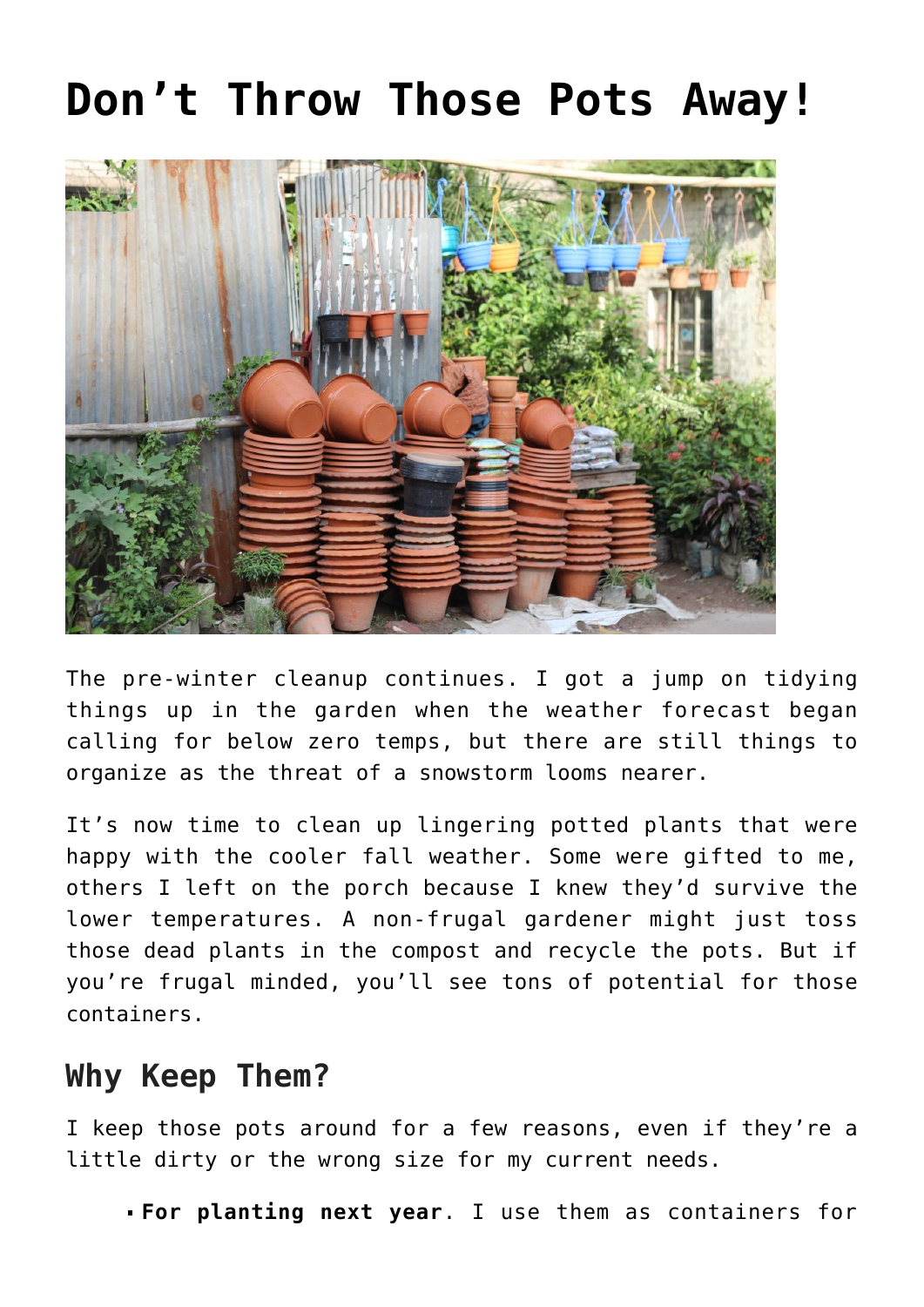herbs or for plants when I've run out of room in my main garden beds.

- **For seed starting**. If I have lots of small pots laying around, even the flimsy kind, I don't toss them. I hoard them, actually. Starting plants indoors requires multiple stages of transplanting, and I like to have a variety of pot sizes on hand to ensure none of my seedlings become root bound.
- **For transporting supplies**. I always like to have a few medium sized pots on hand – preferably sturdy ones – to lug around dirt or other gardening supplies. Without the budget for fancy buckets and pails, I rely on cheap repurposed containers.
- **For indoor potting.** Have multiple containers on hand is useful for when you bring home indoor houseplants that might be stuck in too-tiny pots.

You also never know when any current pots are going to fail you. Even good-quality sturdy pots crack, break, or get knocked over by sneaky squirrels. In a pinch, an old recycle plant pot will house your homeless plants should such a situation arise.

## **Sanitize Them First**

Before re-using containers, be sure to wash them to prevent spreading disease or pests. Think they look clean? Don't risk it. It's no fun to lose all your seedlings at once.

There are two ways you can sanitize pots so you can use them for other purposes.

**Dishwasher** – This is my preferred method because it's efficient and I'm sometimes lazy. The heat alone will help kill pathogens and bacteria, but you can pop in some dishwasher detergent for extra cleaning power. Use the top rack for delicate pots. I use this method to clean my seedling trays each year, too.